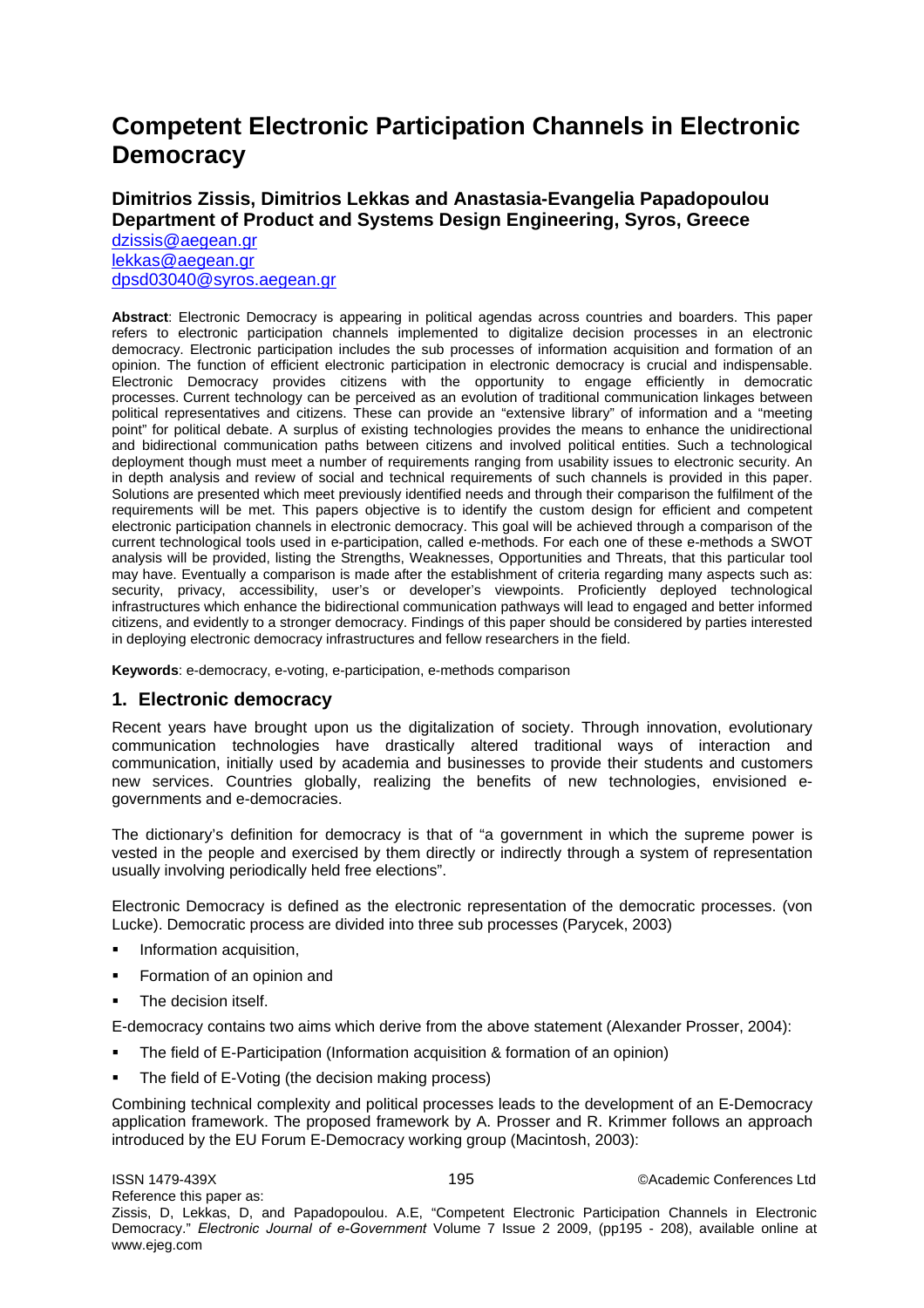

**Figure 1:** e-Democracy application framework

Using Information & Communication technologies (ICT) to engage the public in the democratic processes is named electronic participation. E-Participation refers to "ICT-supported participation in processes involved in government and governance. Processes may concern administration, service delivery, decision making and policy making" (Pauliina Lehtonen, 2007). The combination of the various stakeholders' interest in participation and the development of the technological infrastructure have resulted in many new projects designed to exploit the potential of ICT that supports communication and participation in political processes (Bekkers, 2004) (Best, 2005) (Curwell, 2005).

E-Participation can principally be understood as technology-mediated interaction between the civil society sphere and the formal politics sphere, and between the civil society sphere and the administration sphere (Clive Sanford, 2007). The task of e-Participation is to empower people with ICTs to be able to act in bottom-up decision processes, to make informed decisions, and to develop social and political responsibility. Therefore, e-Participation is a means to empower the political, sociotechnological, and cultural capabilities of individuals giving the possibility that individuals can involve themselves and organize themselves in the information society. (Christian Fuchs, 2006).

| <b>Information Provision</b>                          | ICT to structure, represent and manage information in participation contexts                                                                                     |
|-------------------------------------------------------|------------------------------------------------------------------------------------------------------------------------------------------------------------------|
| Community building /<br>Collaborative<br>Environments | ICT to support individuals come together to form communities, to progress shared<br>agendas and to shape and empower such communities                            |
| Consultation                                          | ICT in official initiatives by public or private agencies to allow stakeholders to<br>contribute their opinion, either privately or publicly, on specific issues |
| Campaigning                                           | ICT in protest, lobbying, petitioning, and other forms of collective action (except of<br>election campaigns, see electioneering as participation area)          |
| Electioneering                                        | ICT to support politicians, political parties and lobbyists in the context of election<br>campaigns                                                              |
| Deliberation                                          | ICT to support virtual, small and large-group discussions, allowing reflection and<br>consideration of issues                                                    |
| <b>Discourse</b>                                      | ICT to support analysis and representation of discourse                                                                                                          |
| Mediation                                             | ICT to resolve disputes or conflicts in an online context                                                                                                        |
| Spatial planning                                      | ICT in urban planning and environmental assessment                                                                                                               |
| Polling                                               | ICT to measure public opinion and sentiment                                                                                                                      |
| Voting                                                | ICT in the context of public voting in elections, referenda or local plebiscites                                                                                 |

| Table 1: Participation areas, identified by C. Fraser etc: |  |
|------------------------------------------------------------|--|
|------------------------------------------------------------|--|

# **2. Social requirements**

The roots of all democratic constitutions rely in ancient Athens. Athenian philosopher Plato (Greek: *Πλάτων)* and founder of the Academy in Athens, the first institution of higher learning in the western world, believed that an uninformed and disengaged public was the greatest threat to democracy. "In ignorance they tend to vote for politicians who beguile them with appearances and nebulous talk, and they inevitably find themselves at the mercy of administrations and conditions over which they have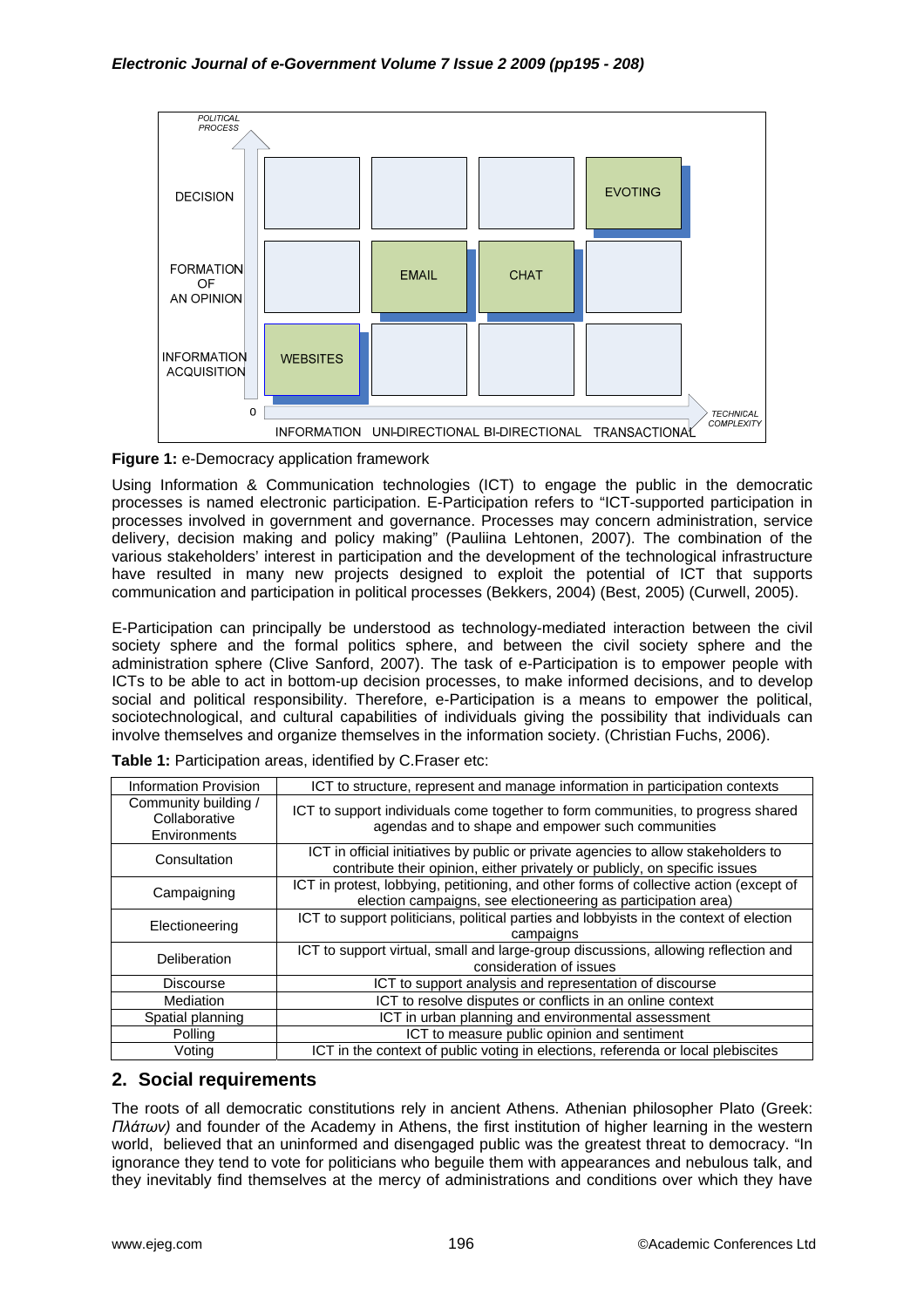no control because they do not understand what is happening around them. They are guided by unreliable emotions more than by careful analysis, and they are lured into adventurous wars and victimized by costly defeats that could have been entirely avoided." (Plato, 370BC) Plato's critique on democracy still poses the question whether citizens of today's democracies are interested and informed enough to participate meaningfully in the democratic process.

Centuries later Barber (Barber, 1984) emphasizes on the concept of a strong democracy, on the basis of active citizen participation. Held (Held, 1996) in his participatory model emphasizes the need to engage citizens and civil society organizations in the policy process, however he recognizes the need for informed and active citizens. Many academics and authors of our time are recognizing the same need. Fishkin argues the need for 'mass' deliberation by citizens instead of 'elite' deliberation by elected representatives (Fishkin, 1995) (Macintosh, 2003). However he fears that technology could diminish face to face confrontation and increase the dangers of elite manipulation. Van Dijk also warns of the consequences of bad designs of technology and implications on the democratic system (Dijk, 2000). Macintosh (Macintosh, 2003) identifies as a social requirement" that computerized information campaigns and mass public information systems have to be designed and supported in such a way to help narrowing the gap between the 'information rich' and 'information poor' otherwise the spontaneous development of ICT will widen it.

The term "digital divide" is defined as disparities in computer ownership and Internet access based on income (Neu, 1998). The divide refers to an imbalance in physical access to hardware and in knowledge necessary to enable a digital citizen participating in an e-voting system. Digital Divide is discussed to hold in the context of socioeconomic, racial and geographic differences. The digital divide is often referred to as the primary socio-political issue (Hoffman L.J., 2000) leading to inequality of citizens vote. It can be argued though that this "divide" is not clearly "digital" and originates from a deeper societal issue. Scholars and policymakers have long recognized differential turnout rates by socioeconomic status in American elections; individuals with higher income, education and occupational status are significantly more likely to vote, as are whites (Campbell, 1960). "As a result the internet may merely magnify existing disparities in the electorate representation" (Tolbert C., McNeal R., Kent State University, 2001) and cannot be viewed as introducing inequality. The existence of a digital divide is not universally acceptable. Compaine (Compaine, 2001) argues that such a gap is only a "perceived gap". As technology primary goal is becoming user friendlier such a gap, if existent, is evidently going to disappear.

The internet can be perceived as an evolution of current communication linkages between political representatives and citizens. It provides an "extensive library" of information and a "forum" of political debate. Since the 1960s mass media has dominated the political arena, placing television in a unidirectional linkage between individuals and political candidates. Widespread television ownership in the US allowed voters to see and hear candidates from the comfort of their living rooms; individuals had greater information to help them decide how to vote and candidates no longer had to depend on the political party for access to voters (M.R., 1995). Academics and researchers have expressed their concern about the over reliance on the media in the political process. (Davis, 1994) (Graber, 1989) (Kerbel, 1998) (Cappela, 1997) (Crotty, 1980) (Entman, 1989). The press has been blamed for the disengagement of citizens in the political process; interested individuals cannot find substantive information and are being led away from the political process (Crotty, 1980) (Entman, 1989). Reliance on outlets of information such as television has reduced the general public to passive receivers of information passed on by public officials and political candidates. An efficiently designed e-democracy system will provide the means for bi-directional exchange of information and re engagement of active citizens in the political process. But before any medium can be adopted as a mass medium a critical number of adopters must be reached. Marcus (Markus, 1990) states that in general, the critical number of adopters for an innovation is approximately 16% of population. Internet adoption in EU is growing at exponential rates. Recent Surveys show that broadband internet connections have reached 23% of EU households.

From the above, a number of social requirements can be identified:

- Accessibility: Is it possible for this method to meet the accessibility guidelines stated by the W3C Recommendation 5-May-1999?
- Privacy: Can the user's privacy be preserved?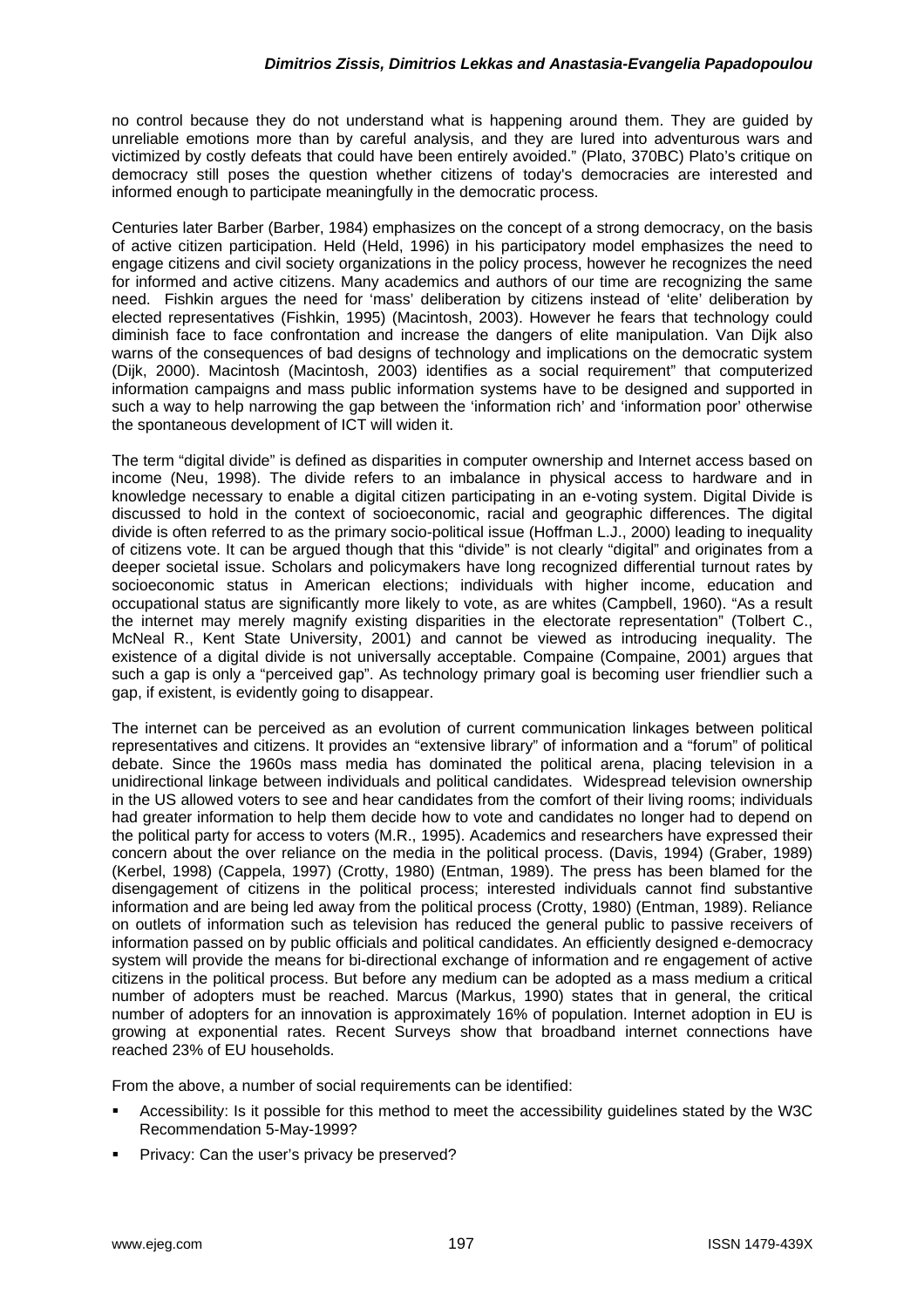- User Hardware Requirements: What kind of hardware is the user required to posses to execute the application (ex. High speed Broadband connection)?
- User Technical Knowledge Required: Is the user required to be familiar with certain technologies in order to use the e-method?

# **3. Technical requirements**

A number of tools which are targeted at increasing e-participation have been identified; these are also referred to as e-methods. These web based tools cover various areas of participation. Members of our research team have been involved in a number of national projects making use of such emethods. The possibility has also been available to study electronic methods in a "bottom-up" approach within our own university. A "bottom up" approach refers to a decentralised approach to such issues allowing for individual research teams to drive their own projects in a controlled environment, targeting specific problems with high priority and then expanding to consider a wider system architecture. Many of the identified electronic methods are implemented on the University of Aegean's electronic platform to deal with issues like multi-campus disconnection and student alienation due to geographical spread of the university's campus, giving authors first hand information.

Each one of the e-methods presented below is accompanied by a SWOT analysis. SWOT analysis (Strengths, Weaknesses, Opportunities and Threats analysis) is a descriptive method for identifying and listing positive or negative factors about an issue, in a more representational and concentrated way. Eventually all the data from the SWOT matrixes are combined in one criteria form in order to make a comparison between e-participations' tools.

The first step for the SWOT analysis was to establish a series of criteria. These criteria were carefully selected as to maintain a balance in sought after technical requirements and social requirements. Fraser et al. (2006) have identified a number of preconditions for the successful deployment of e-Participation tools. One of the identified preconditions is related to security and privacy in e-Participation contexts. E-Participation services need to be easy to use, simple and without timeconsuming procedures to ensure the participation of users.

However, there is also a need to implement security and privacy measures in e-Participation services to ensure that the users will trust a system. If users' expectations of security and privacy are not met, or if the measures are excessive, then participation will be ineffective, either due to a lack of trust in the system, or due to system usability problems. It is, therefore, important that a proper balance between security, usability and transparency of e-Participation services be achieved.

From the above, a number of technical requirements can be identified:

- Deployment Complexity: How difficult is the deployment of an e-participation tool?
- **Information Richness: What amount of information is the specific e-method able to contain?**
- Security: Can the user's navigation be secured?
- Interactivity: To what degree are the communication channels unidirectional or bidirectional?
- Scalability: How effectively can the application scale to meet a broader public or extend its current capabilities?

# **3.1 Webcasts**

A webcast is the Internet audio and/or video stream produced from a live event, or an online simulcast of a broadcast signal (Elaine G. Toms, 2005). A webcasting system can be classed as a form of multimedia system, and a webcast, thus, is a multi-media object with multiple components. In addition to the video, the webcast usually includes the slides from a presentation, and may include other artifacts. Webcasts are usually transmitted and seen by the participants at the same time (real-time) and their duration may be over one hour, although they can be archived to allow people to view them at a later time, creating an issue of data storage. This system offers its participants a way to see and hear a transmission but in general it's not very interactive.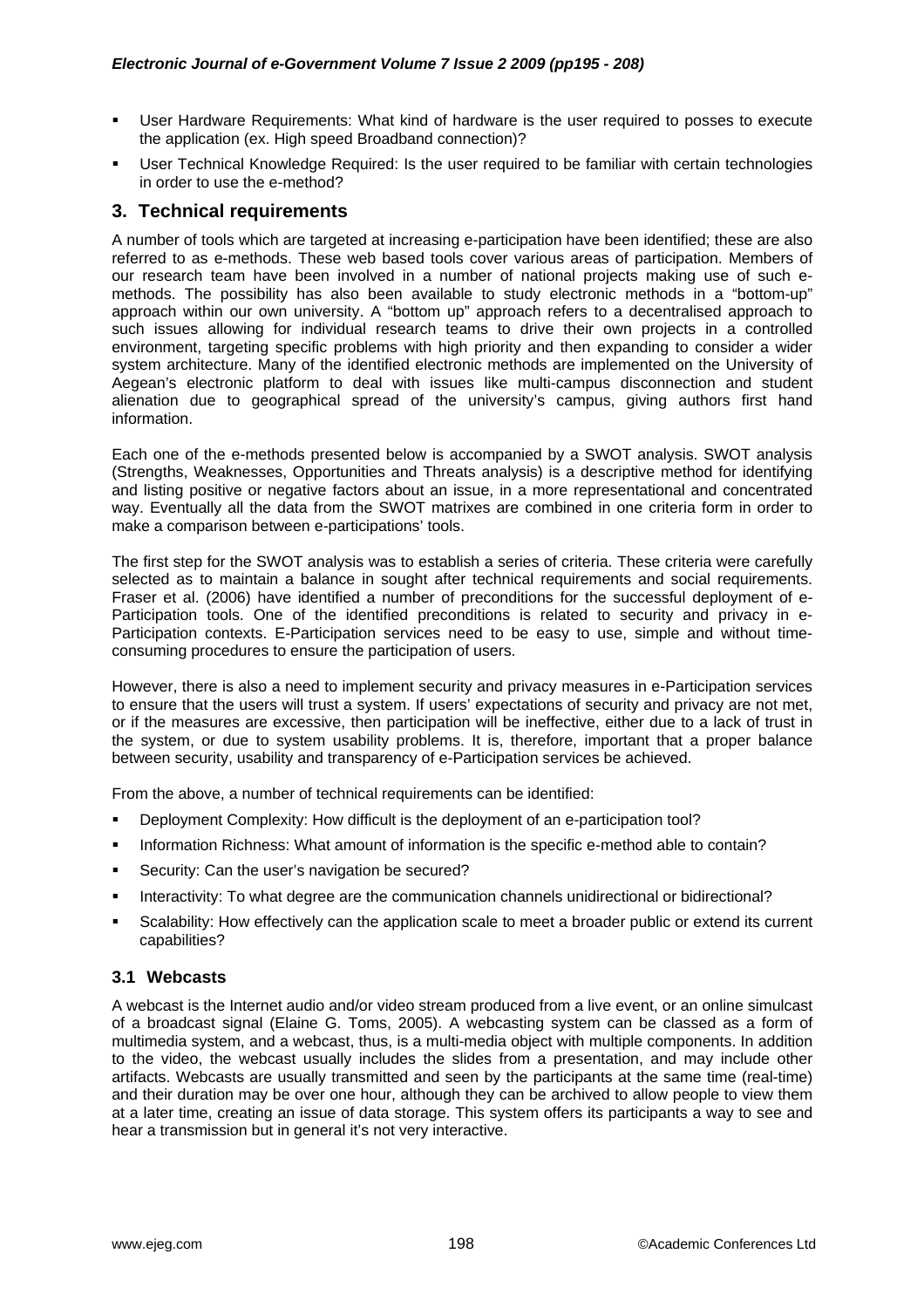# **3.2 FAQ**

This method presents information through questions (Q) and answers (A) that can be searched using keywords or by inputting a question or statement in 'natural language'. However the information cannot be considered to be sufficient to cover and communicate a whole topic as the system question-answer provides participants a very fragmental opinion.

# **3.3 Blogs**

A web-blog is a web page with minimal to no external editing, providing on-line commentary, periodically updated and presented in reverse chronological order, with hyperlinks to other online sources. (Daniel W. Drezner, 2004). Software required to run a blog is available free of charge on the internet, is relatively easy to use and requires no specialist knowledge of web languages to operate

| <b>Strengths</b>                                                                                                               | Weaknesses                                                                                                                                                                                          |
|--------------------------------------------------------------------------------------------------------------------------------|-----------------------------------------------------------------------------------------------------------------------------------------------------------------------------------------------------|
| Accessibility: HIGH<br>Information Richness: HIGH<br>Privacy: HIGH<br>Security: HIGH<br>User Technical Knowledge Required: LOW | Deployment Complexity: HIGH<br>Interactivity: LOW<br>Scalability: MODERATE<br>User Hardware Requirements: HIGH                                                                                      |
| Opportunities                                                                                                                  | Threats                                                                                                                                                                                             |
| <b>Information Provision</b><br>Electioneering                                                                                 | Real Time Video Player might create accessibility<br><b>issues</b><br>Large Hardware Requirements and High<br>Complexity in Deployment in case of scalability due<br>to large amount of data stored |

**Table 2:** SWOT Analysis for webCasts

#### **Table 3:** SWOT analysis for FAQs

| Strengths                                                                                                                                                         | Weaknesses                                                                    |
|-------------------------------------------------------------------------------------------------------------------------------------------------------------------|-------------------------------------------------------------------------------|
| Accessibility: HIGH<br>Deployment Complexity: LOW<br>Privacy: HIGH<br>Security: HIGH<br>User Hardware Requirements: LOW<br>User Technical Knowledge Required: LOW | Information Richness: MODERATE<br>Interactivity: LOW<br>Scalability: MODERATE |
| Opportunities                                                                                                                                                     | <b>Threats</b>                                                                |
| Information Provision<br>Electioneering                                                                                                                           | May not fully inform a user<br>Navigation and search problems                 |

#### **Table 4:** SWOT Analysis for blogs

| <b>Strengths</b>                                                                                                                      | Weaknesses                                                                                                                                         |
|---------------------------------------------------------------------------------------------------------------------------------------|----------------------------------------------------------------------------------------------------------------------------------------------------|
| Accessibility: <b>HIGH</b><br>Deployment Complexity: LOW<br>User Hardware Requirements: LOW<br>User Technical Knowledge Required: LOW | Information Richness: MODERATE Interactivity:<br><b>MODERATE</b><br>Privacy: <b>MODERATE</b><br>Security: <b>MODERATE</b><br>Scalability: MODERATE |
| <b>Opportunities</b>                                                                                                                  | <b>Threats</b>                                                                                                                                     |
| Information Provision<br>Campaigning<br>Electioneering<br><b>Discourse</b>                                                            | Information provided could be one sided if only<br>authors opinion expressed<br>Privacy issues could be a problem                                  |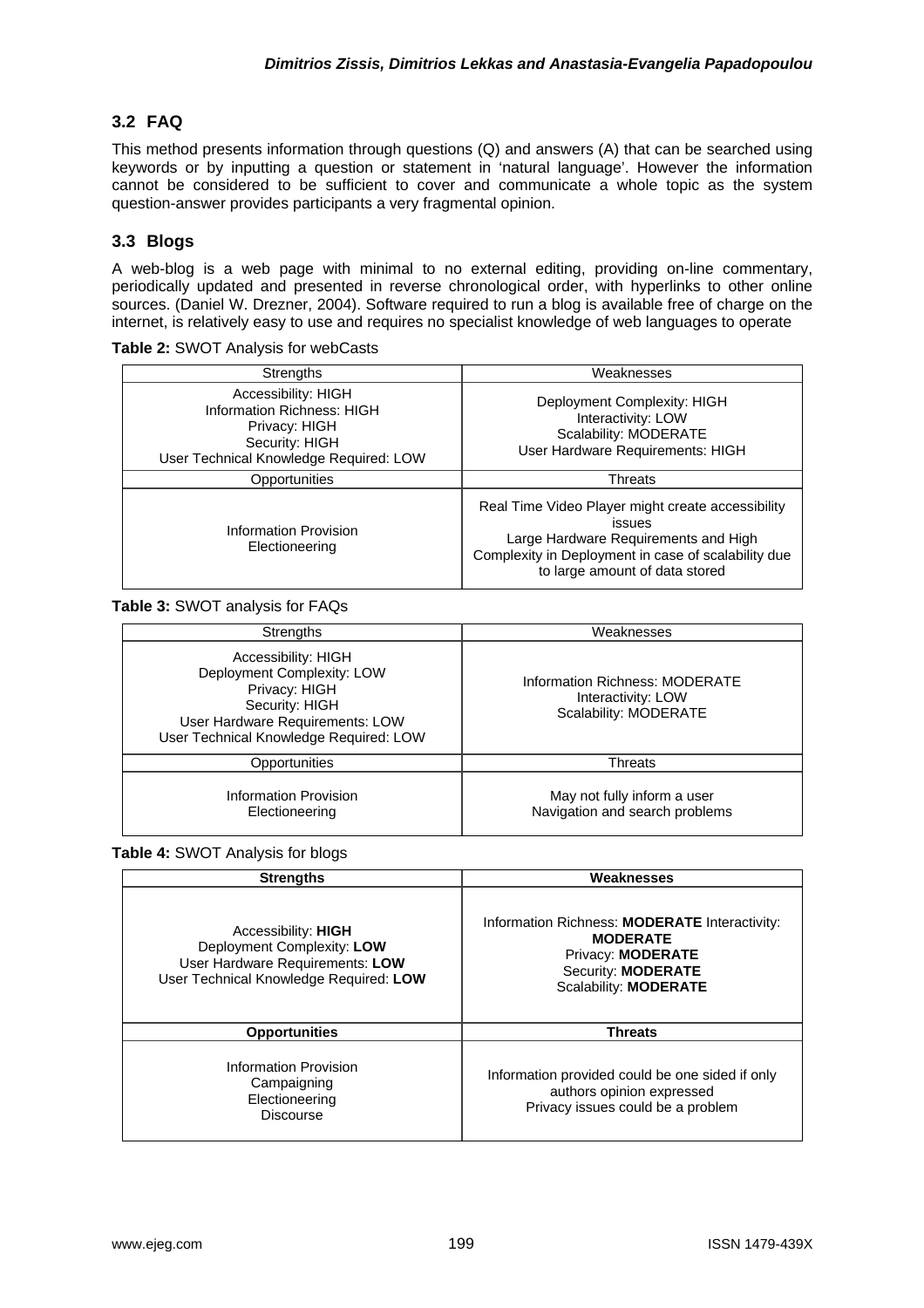## **3.4 Quick polls**

An opinion poll is a [survey](http://en.wikipedia.org/wiki/Statistical_survey) of [opinion](http://en.wikipedia.org/wiki/Opinion) from a particular [sample.](http://en.wikipedia.org/wiki/Sampling_%28statistics%29) Opinion polls are usually designed to represent the opinions of a population by asking a small number of people a series of questions and then extrapolating the answers to the larger group within [confidence intervals](http://en.wikipedia.org/wiki/Confidence_interval). The answers given are anonymous, no personal or demographical data required.

### **3.5 Surveys**

A survey is a process for gathering information, without detailed verification, on the activity being examined. It is in fact a questionnaire with specific structure of close-ended questions (typically with ordered response categories) and some open-ended questions.

### **3.6 Chat rooms**

A chat room or chatroom is a term used primarily by mass media to describe any form of synchronous conferencing, occasionally even asynchronous conferencing. The term can thus mean any technology ranging from real-time [online chat](http://en.wikipedia.org/wiki/Online_chat) over [instant messaging](http://en.wikipedia.org/wiki/Instant_messaging) and [online forums](http://en.wikipedia.org/wiki/Online_forums) to fully immersive graphical. Chat rooms sometimes have a 'moderator' to facilitate interaction with the panel and to control the discussion.

#### **Table 5:** SWOT analysis for quick polls

| <b>Strengths</b>                                                                                                                                | Weaknesses                                                                                                                       |
|-------------------------------------------------------------------------------------------------------------------------------------------------|----------------------------------------------------------------------------------------------------------------------------------|
| Accessibility: HIGH<br>Deployment Complexity: LOW<br>Privacy: HIGH<br>User Hardware Requirements: LOW<br>User Technical Knowledge Required: LOW | Information Richness: MODERATE<br>Interactivity: MODERATE<br>Scalability: MODERATE<br>Security: MODERATE                         |
| Opportunities                                                                                                                                   | Threats                                                                                                                          |
| Consultation<br>Campaigning<br>Electioneering<br>Polling                                                                                        | The same visitor could submit more than one<br>responses to a specific poll<br>Security could be an issue if input not validated |

**Table 6:** SWOT analysis for surveys

| Strengths                                                                                                                      | Weaknesses                                                                                                                                                  |
|--------------------------------------------------------------------------------------------------------------------------------|-------------------------------------------------------------------------------------------------------------------------------------------------------------|
| Accessibility: HIGH<br>Deployment Complexity: LOW<br>User Hardware Requirements: LOW<br>User Technical Knowledge Required: LOW | Information Richness: MODERATE<br>Interactivity: LOW<br>Privacy: MODERATE<br>Security: MODERATE<br>Scalability: LOW                                         |
| Opportunities                                                                                                                  | <b>Threats</b>                                                                                                                                              |
| Consultation<br>Campaigning<br>Electioneering<br>Polling                                                                       | Visitors' privacy must be protected and no personal<br>or demographic data should be required<br>Security could be an issue if not implemented<br>carefully |

**Table 7:** SWOT analysis for chat rooms

| <b>Strengths</b>                                                                                                                     | Weaknesses                                                                                                      |
|--------------------------------------------------------------------------------------------------------------------------------------|-----------------------------------------------------------------------------------------------------------------|
| Information Richness: HIGH<br>Interactivity: HIGH<br>User Hardware Requirements: LOW<br>User Technical Knowledge Required: LOW       | Accessibility: MODERATE<br>Deployment Complexity: MODERATE<br>Privacy: LOW<br>Security: LOW<br>Scalability: LOW |
| Opportunities                                                                                                                        | Threats                                                                                                         |
| Information Provision<br><b>Community Building</b><br>Campaigning<br>Electioneering<br>Deliberation<br><b>Discourse</b><br>Mediation | A large number of visitors can create scalability<br>issues<br>Privacy must be maintained                       |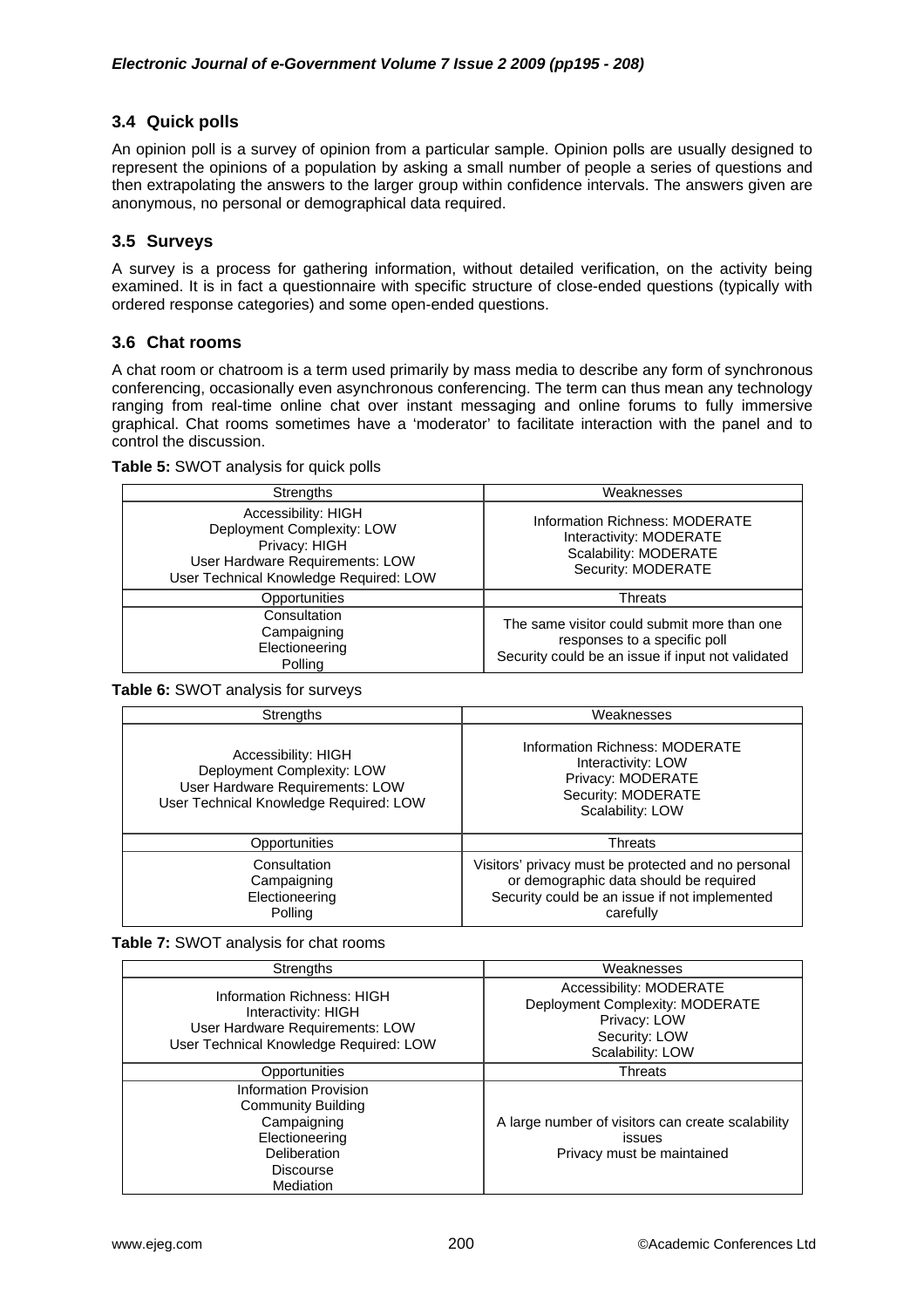## **3.7 Decision-making games**

Decision-making games allow users to view and interact with animations that describe, illustrate or simulate relevant aspects of an issue. There is usually some competitive aspect such as a quiz. The content, level of difficulty and types of interfaces are dependent on the target audience. Information can be provided through a question and answer type game similar to a FAQ. The user can be presented with a graphical representation of a place or situation and various options that, when selected, change the representation in some way to simulate the effect of real-life decision-making.

|  | Table 8: SWOT analysis for decision-making games |  |  |  |  |
|--|--------------------------------------------------|--|--|--|--|
|--|--------------------------------------------------|--|--|--|--|

| <b>Strengths</b>                                              | Weaknesses                                                                                                                                                                                  |
|---------------------------------------------------------------|---------------------------------------------------------------------------------------------------------------------------------------------------------------------------------------------|
| Interactivity: HIGH<br>User Technical Knowledge Required: LOW | Accessibility: LOW<br>Deployment Complexity: HIGH<br>Information Richness: MODERATE<br>Privacy: MODERATE<br>Security: MODERATE<br>Scalability: MODERATE<br>User Hardware Requirements: HIGH |
| Opportunities                                                 | <b>Threats</b>                                                                                                                                                                              |
| Information Provision<br>Community Building<br>Electioneering | A large number of visitors can create scalability<br>issues<br>Accessibility requirements may not be able to be<br>followed                                                                 |

### **3.8 Discussion forums**

An Internet forum is a [web application](http://en.wikipedia.org/wiki/Web_application) for holding discussions and posting. Internet forums are also commonly referred to as Web forums, message boards, discussion boards, (electronic) discussion groups, discussion forums, bulletin boards, fora (the [Latin](http://en.wikipedia.org/wiki/Latin) plural) or simply forums. It typically shows a list of topics people are concerned about. Users can pick a topic and see a 'thread' of messages and replies then post their own message. Communication channels can either be asynchronous or synchronous.

**Table 9:** SWOT analysis for discussion forums

| <b>Strengths</b>                                                                                                               | Weaknesses                                                                                                                |
|--------------------------------------------------------------------------------------------------------------------------------|---------------------------------------------------------------------------------------------------------------------------|
| Information Richness: HIGH<br>Interactivity: HIGH<br>User Hardware Requirements: LOW<br>User Technical Knowledge Required: LOW | Accessibility: MODERATE<br>Deployment Complexity: MODERATE<br>Privacy: LOW<br>Security: MODERATE<br>Scalability: MODERATE |
| Opportunities                                                                                                                  | <b>Threats</b>                                                                                                            |
| Information Provision<br><b>Community Building</b><br>Campaigning<br>Electioneering<br>Deliberation<br>Discourse<br>Mediation  | Information provided could be one sided if only<br>authors opinion expressed                                              |

# **3.9 e-Panels**

E-Panels represent a recruited set, as opposed to a self-selected set, of participants who have agreed to discuss on a variety of issues using ICTs at specific intervals over a period of time. Sometimes we may have no interaction in case online questionnaires are used but it is also possible to support intensive engagement by providing participants a number of e-tools in order to contribute online.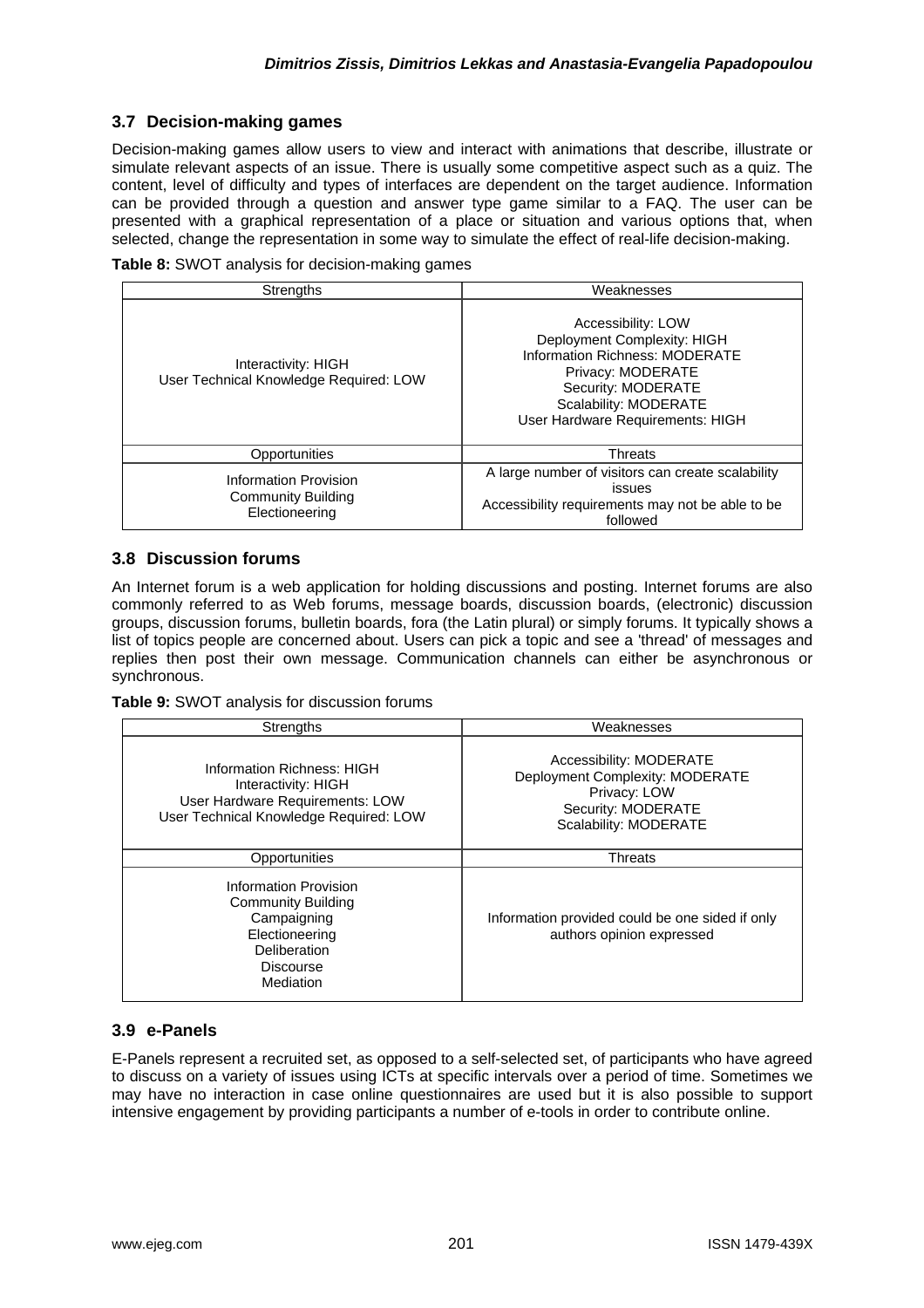### **3.10 e-Petitions**

An Internet petition is a form of [petition](http://en.wikipedia.org/wiki/Petition) posted on a [website](http://en.wikipedia.org/wiki/Website). Website visitors are questioned if they want to add their email addresses or names in the petition form, and after enough "signatures" have been collected, the resulting letter may be delivered to the author of the petition, usually via [e-mail](http://en.wikipedia.org/wiki/E-mail). An integrated discussion forum can also be incorporated to allow users to voice their support or concerns for the e-petition.

### **3.11 e-Deliberative polling**

Deliberative polling combines small-group discussions involving large numbers of participants with random sampling of public opinion. Its overall purpose is to establish a base of informed public opinion on a specific issue. Citizens are invited to take part at random, so that a large enough participant group will provide a relatively accurate, scientific representation of public opinion.

| Strengths                                                                 | Weaknesses                                                                                                                                                                                                        |
|---------------------------------------------------------------------------|-------------------------------------------------------------------------------------------------------------------------------------------------------------------------------------------------------------------|
| Information Richness: HIGH<br>Interactivity: HIGH                         | Accessibility: MODERATE<br>Deployment Complexity: HIGH<br>Privacy: MODERATE<br>Security: MODERATE<br>Scalability: MODERATE<br>User Hardware Requirements: MODERATE<br>User Technical Knowledge Required: MODERATE |
| Opportunities                                                             | Threats                                                                                                                                                                                                           |
| <b>Information Provision</b><br>Consultation<br>Deliberation<br>Mediation | A large number of visitors can create scalability<br>issues<br>Privacy must be maintained                                                                                                                         |

**Table 11:** SWOT analysis for e-petitions

| <b>Strengths</b>                                    | Weaknesses                                                                                                                                                                                                                                  |  |  |
|-----------------------------------------------------|---------------------------------------------------------------------------------------------------------------------------------------------------------------------------------------------------------------------------------------------|--|--|
| Information Richness: HIGH                          | Accessibility: MODERATE<br>Deployment Complexity: MODERATE<br>Interactivity: MODERATE<br>Privacy: LOW<br>Security: MODERATE<br>Scalability: MODERATE<br>User Hardware Requirements: MODERATE<br>User Technical Knowledge Required: MODERATE |  |  |
| Opportunities                                       | <b>Threats</b>                                                                                                                                                                                                                              |  |  |
| Consultation<br>Campaigning<br>Mediation<br>Polling | Data protection required                                                                                                                                                                                                                    |  |  |

**Table 12:** SWOT analysis for e-deliberative polling

| <b>Strengths</b>                                                                                   | Weaknesses                                                                                                                                                                                                        |
|----------------------------------------------------------------------------------------------------|-------------------------------------------------------------------------------------------------------------------------------------------------------------------------------------------------------------------|
| Information Richness: HIGH<br>Interactivity: HIGH                                                  | Accessibility: MODERATE<br>Deployment Complexity: HIGH<br>Privacy: MODERATE<br>Security: MODERATE<br>Scalability: MODERATE<br>User Hardware Requirements: MODERATE<br>User Technical Knowledge Required: MODERATE |
| Opportunities                                                                                      | <b>Threats</b>                                                                                                                                                                                                    |
| Information Provision<br>Community Building<br>Consultation<br>Campaigning<br>Mediation<br>Polling | Data protection required                                                                                                                                                                                          |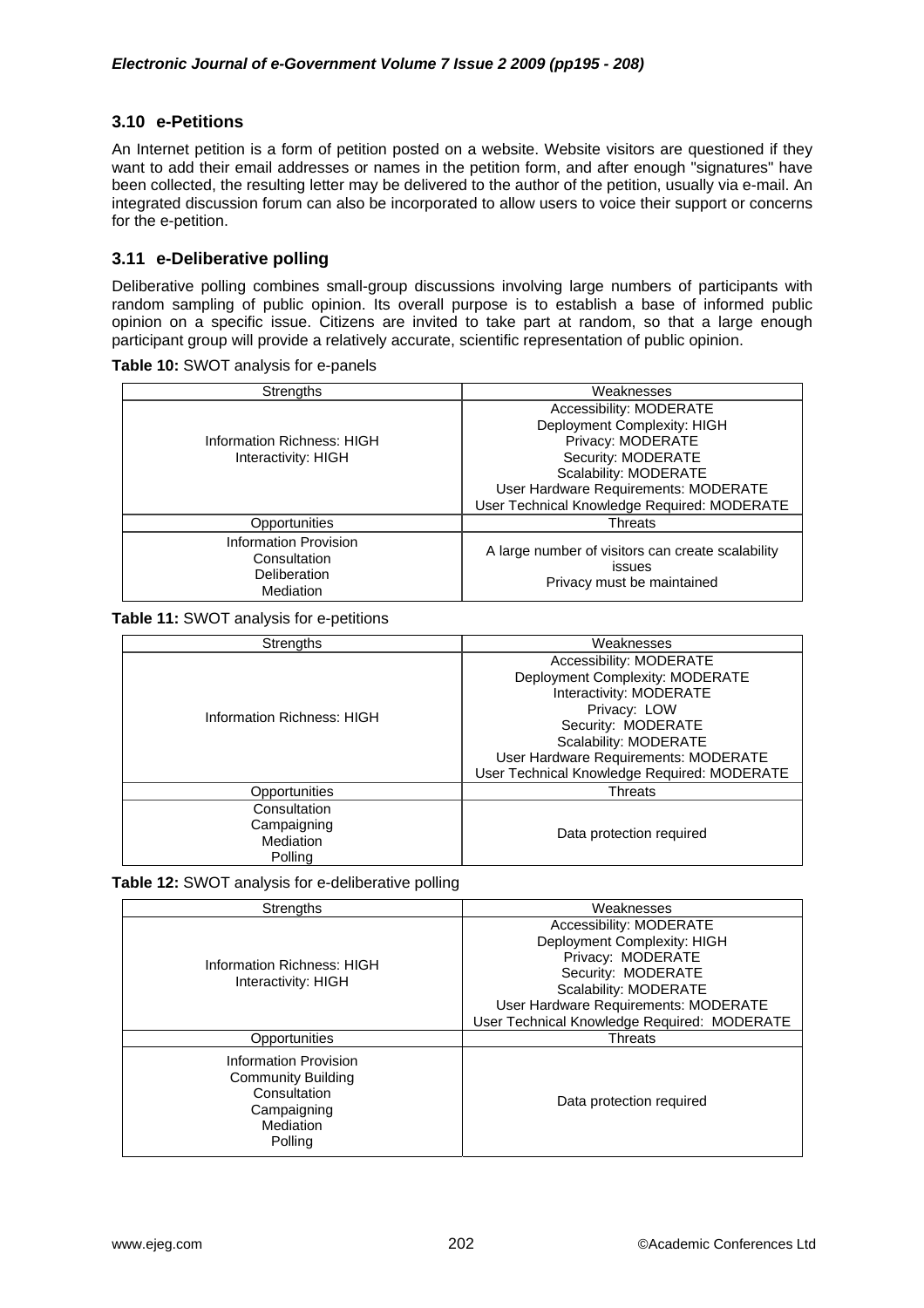## **3.12 Virtual communities**

A virtual community, e-community or online community is a [group](http://en.wikipedia.org/wiki/Group_%28sociology%29) of people that primarily interact via communication media such as, [email](http://en.wikipedia.org/wiki/Email) or Usenet rather than face to face. If the mechanism is a computer network, it is called an online community.

|  | Table 13: SWOT analysis for virtual communities |  |
|--|-------------------------------------------------|--|
|--|-------------------------------------------------|--|

| <b>Strengths</b>                                                                                                      | Weaknesses                                                                     |
|-----------------------------------------------------------------------------------------------------------------------|--------------------------------------------------------------------------------|
|                                                                                                                       | Accessibility: MODERATE                                                        |
|                                                                                                                       | Deployment Complexity: HIGH                                                    |
| Information Richness: HIGH                                                                                            | Privacy: LOW                                                                   |
| Interactivity: HIGH                                                                                                   | Security: LOW                                                                  |
|                                                                                                                       | Scalability: MODERATE                                                          |
|                                                                                                                       | User Hardware Requirements: MODERATE                                           |
|                                                                                                                       | User Technical Knowledge Required: MODERATE                                    |
| Opportunities                                                                                                         | <b>Threats</b>                                                                 |
| Information Provision<br><b>Community Building</b><br>Electioneering<br>Deliberation<br><b>Discourse</b><br>Mediation | Data protection required<br>The target audience must be willing to participate |

### **3.13 Alert mechanisms – Email alerts and RSS feeds**

RSS or Real Simple Syndication is technology designed to allow users to subscribe to a specific content feed and be automatically alerted when new updates are available.

**Table 14:** SWOT analysis for e-mail alerts and RSS feeds

| Strengths                                                                                                                                                                              | Weaknesses                                           |
|----------------------------------------------------------------------------------------------------------------------------------------------------------------------------------------|------------------------------------------------------|
| Accessibility: HIGH<br>Deployment Complexity: LOW<br>Privacy: HIGH<br>Security: HIGH<br>Scalability: HIGH<br>User Hardware Requirements: LOW<br>User Technical Knowledge Required: LOW | Information Richness: MODERATE<br>Interactivity: LOW |
| Opportunities                                                                                                                                                                          | Threats                                              |
| <b>Information Provision</b><br>Electioneering                                                                                                                                         | Single sided information                             |

### **3.14 e-Methods comparison**

The following table is a criteria rating form for the above analysed e-methods. For each criterion established a weight is given to declare its importance. Then each e-method is rated corresponding to its coverage of the perquisites. The rates that each method gets are multiplied with the weight, in order to get a total score (note that the ratings are according to the swot analysis of each method). It is essential to note at this point that it doesn't matter which method gets the maximum score. Instead the important thing is the fluctuation that each method's ratings presents, that implies that one method may be more proper for one application than another.

"Total Score" corresponds to the sum of an e-method's rates [Total Score = Sum of an e-methods Rates]

"Summary" corresponds to the weighted sum of the rates multiplied by the corresponding criteria weights. [Summary = Sum (Rating \* Weight for each criteria)]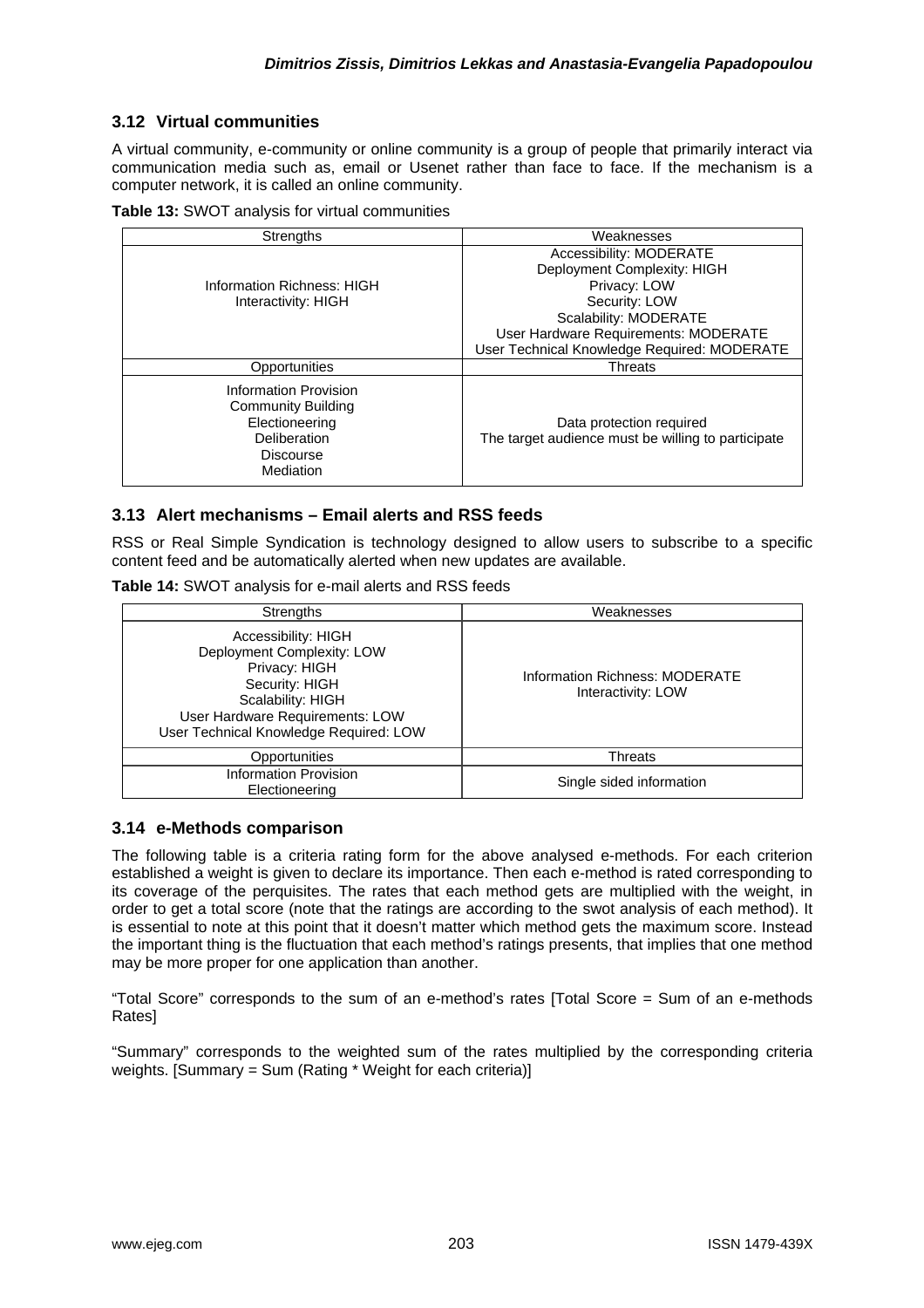# **Table 15:** Criteria form for e-methods

|                                             |                | e-Methods      |                |                                     |                |                |                |                             |                                     |                |                 |                                 |                         |                      |
|---------------------------------------------|----------------|----------------|----------------|-------------------------------------|----------------|----------------|----------------|-----------------------------|-------------------------------------|----------------|-----------------|---------------------------------|-------------------------|----------------------|
| <b>Decision Matrix</b>                      |                | 1: WebCasts    | 2: FAQ         | Blogs<br>$\overline{\ddot{\delta}}$ | 4: Quick Polls | 5: Surveys     | 6: ChatRooms   | Games<br>7: Decision-Making | Discussion Forums<br>$\dot{\infty}$ | e-Panels<br>တ် | 10: e-Petitions | Polling<br>e-Deliberative<br>11 | 12: Virtual Communities | 13: Alert Mechanisms |
| <b>Criteria</b>                             | Weight         |                |                |                                     |                |                |                | Rate                        |                                     |                |                 |                                 |                         |                      |
| Accessibility                               | 3              | 3              | 3              | 3                                   | 3              | $\mathbf{3}$   | $\overline{c}$ | 1                           | $\overline{c}$                      | $\overline{2}$ | $\overline{c}$  | $\overline{2}$                  | $\overline{c}$          | $\mathbf{3}$         |
| Deployment Complexity                       | $-1$           | 3              | 1              | 1                                   | 1              | $\mathbf{1}$   | $\overline{2}$ | 3                           | $\overline{2}$                      | 3              | $\overline{c}$  | 3                               | 3                       | 1                    |
| Hardware Required<br>from User              | $-2$           | 3              | $\mathbf 1$    | 1                                   | 1              | 1              | 1              | 3                           | 1                                   | $\overline{2}$ | $\overline{2}$  | $\overline{2}$                  | $\overline{c}$          | 1                    |
| <b>Information Richness</b>                 | 3              | 3              | $\overline{c}$ | $\overline{c}$                      | $\overline{c}$ | $\overline{c}$ | 3              | $\overline{c}$              | 3                                   | 3              | 3               | 3                               | 3                       | $\overline{c}$       |
| Interactivity                               | $\overline{c}$ | 1              | $\mathbf{1}$   | $\overline{c}$                      | $\overline{c}$ | 1              | 3              | 3                           | 3                                   | 3              | $\overline{2}$  | 3                               | 3                       | 1                    |
| Privacy                                     | 3              | 3              | 3              | $\overline{2}$                      | 3              | $\overline{2}$ | 1              | $\overline{2}$              | 1                                   | $\overline{c}$ | 1               | $\overline{2}$                  | $\mathbf{1}$            | $\mathbf{3}$         |
| Security                                    | 3              | 3              | 3              | $\overline{2}$                      | $\overline{c}$ | $\overline{2}$ | 1              | $\overline{2}$              | $\overline{2}$                      | $\overline{2}$ | $\overline{2}$  | $\overline{2}$                  | $\mathbf{1}$            | 3                    |
| Scalability                                 | 1              | $\overline{c}$ | $\overline{c}$ | $\overline{c}$                      | $\overline{c}$ | 1              | 1              | $\overline{c}$              | $\overline{c}$                      | $\overline{c}$ | $\overline{c}$  | $\overline{2}$                  | $\overline{c}$          | $\mathbf{3}$         |
| <b>User Technical</b><br>Knowledge Required | $-2$           | 1              | $\mathbf{1}$   | 1                                   | 1              | 1              | $\mathbf{1}$   | 1                           | 1                                   | $\overline{2}$ | $\overline{c}$  | $\overline{2}$                  | $\overline{2}$          | 1                    |
| <b>Total Score</b>                          | 10             | 22             | 17             | 16                                  | 17             | 14             | 15             | 19                          | 17                                  | 21             | 18              | 21                              | 19                      | 18                   |
| <b>Summary</b>                              |                | 29             | 32             | 28                                  | 31             | 25             | 22             | 18                          | 26                                  | 24             | 20              | 24                              | 18                      | 33                   |

**Table 16**: Rates

| Rating | Description     |
|--------|-----------------|
|        | No Fit          |
|        | Low Fit         |
|        | Moderate Fit    |
|        | <b>High Fit</b> |

**Table 17:** Weights for positive factors

| Weights | Description         |
|---------|---------------------|
|         | Low Importance      |
|         | Moderate Importance |
|         | High Importance     |

**Table 18:** Weights for negative factors

| Weights | Description         |
|---------|---------------------|
|         | Low Importance      |
|         | Moderate Importance |
| -3      | High Importance     |

**Table 19:** Explanation of criteria weighting

| Weights     | Criteria                    | Reason                                             |
|-------------|-----------------------------|----------------------------------------------------|
|             | Accessibility               | If users' expectations of security and privacy are |
| $3$ or $-3$ | <b>Information Richness</b> | not met, or if the measures are excessive, then    |
|             | Privacy                     | participation will be ineffective, either due to a |
|             | Security                    | lack of trust in the system, or due to system      |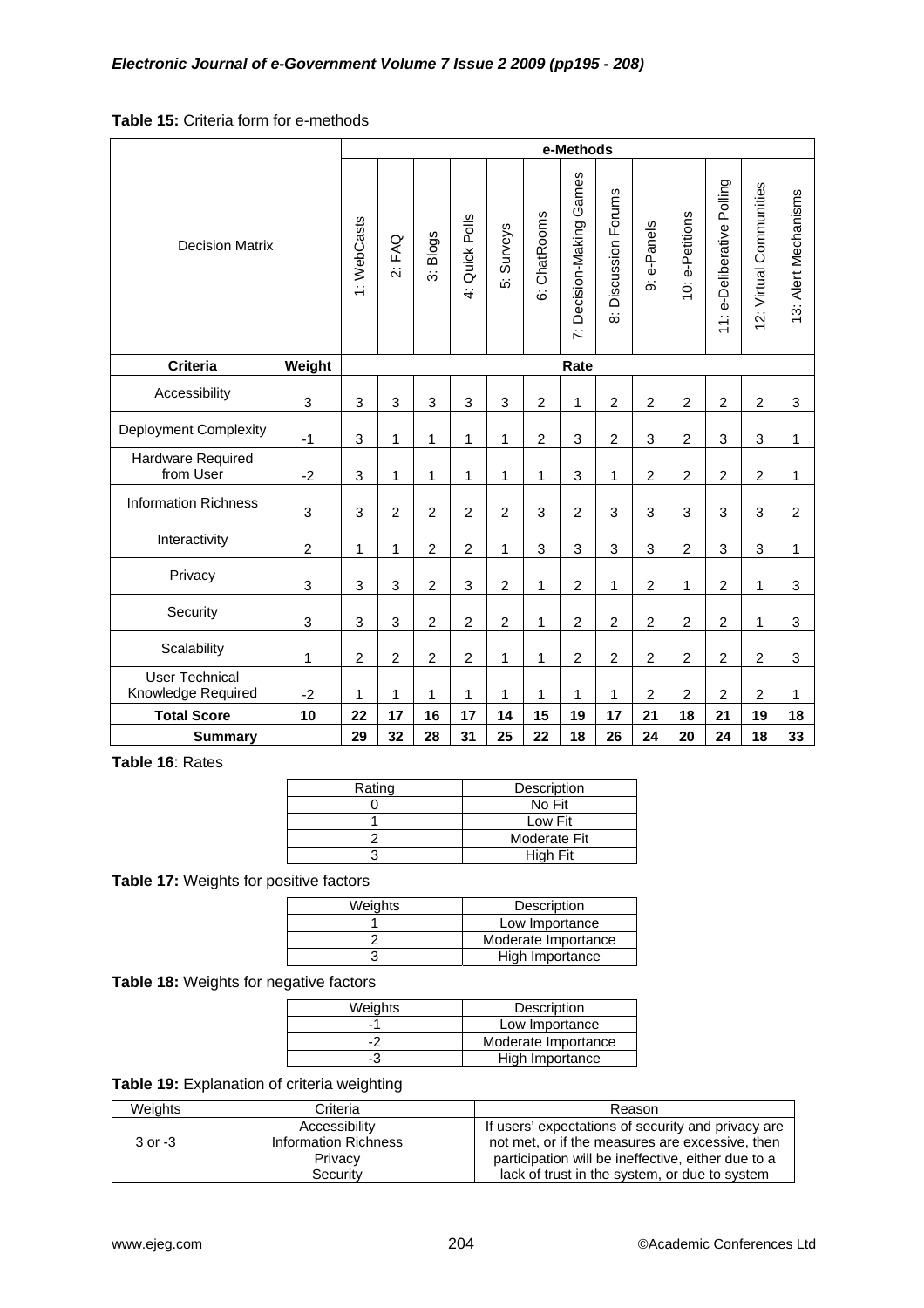|             |                                                                                   | usability problems. Security, usability and<br>transparency are equally of high importance in e-<br>Participation services. Accessibility is of high<br>importance as inequalities in accessibility will<br>exclude a number of users from participating.<br>Information Richness (acquisition) is a crucial<br>element of e-Participation, leading to e-<br>Democracy.                                                                                                                       |
|-------------|-----------------------------------------------------------------------------------|-----------------------------------------------------------------------------------------------------------------------------------------------------------------------------------------------------------------------------------------------------------------------------------------------------------------------------------------------------------------------------------------------------------------------------------------------------------------------------------------------|
| Weights     | Criteria                                                                          | Reason                                                                                                                                                                                                                                                                                                                                                                                                                                                                                        |
| $2$ or $-2$ | Interactivity<br>Hardware Required from User<br>User Technical Knowledge Required | As technology's primary goal is becoming user<br>friendlier such a gap in hardware requirements<br>and technical knowledge requirements, is<br>evidently going to disappear. An efficiently<br>designed e-democracy system will provide the<br>means for bi-directional exchange of information<br>and re engagement of active citizens in the<br>political process (interactivity). So these factors<br>do not affect participation or users in the same<br>way that the above mentioned do. |
| 1 or -1     | Scalability<br>Deployment Complexity                                              | As e-methods are targeted at increasing<br>participation in democratic processes, Scalability<br>and Deployment Complexity, do not directly<br>influence end users.                                                                                                                                                                                                                                                                                                                           |

Not that the importance given when assessing with e.g. 3 or -3 is the same, with the difference that a negative weight implies a negative factor.

**Table 20:** e-Methods score fluctuation

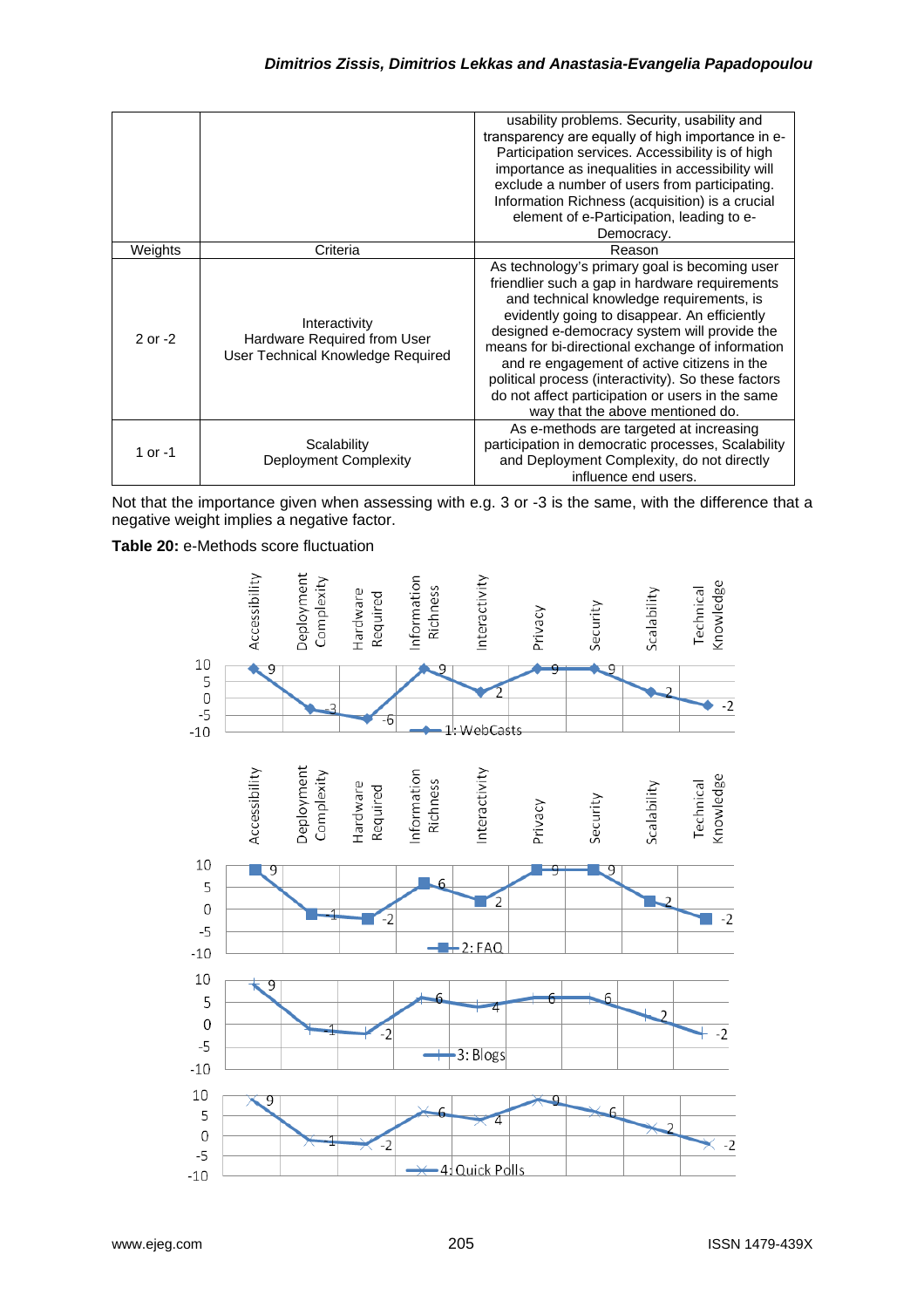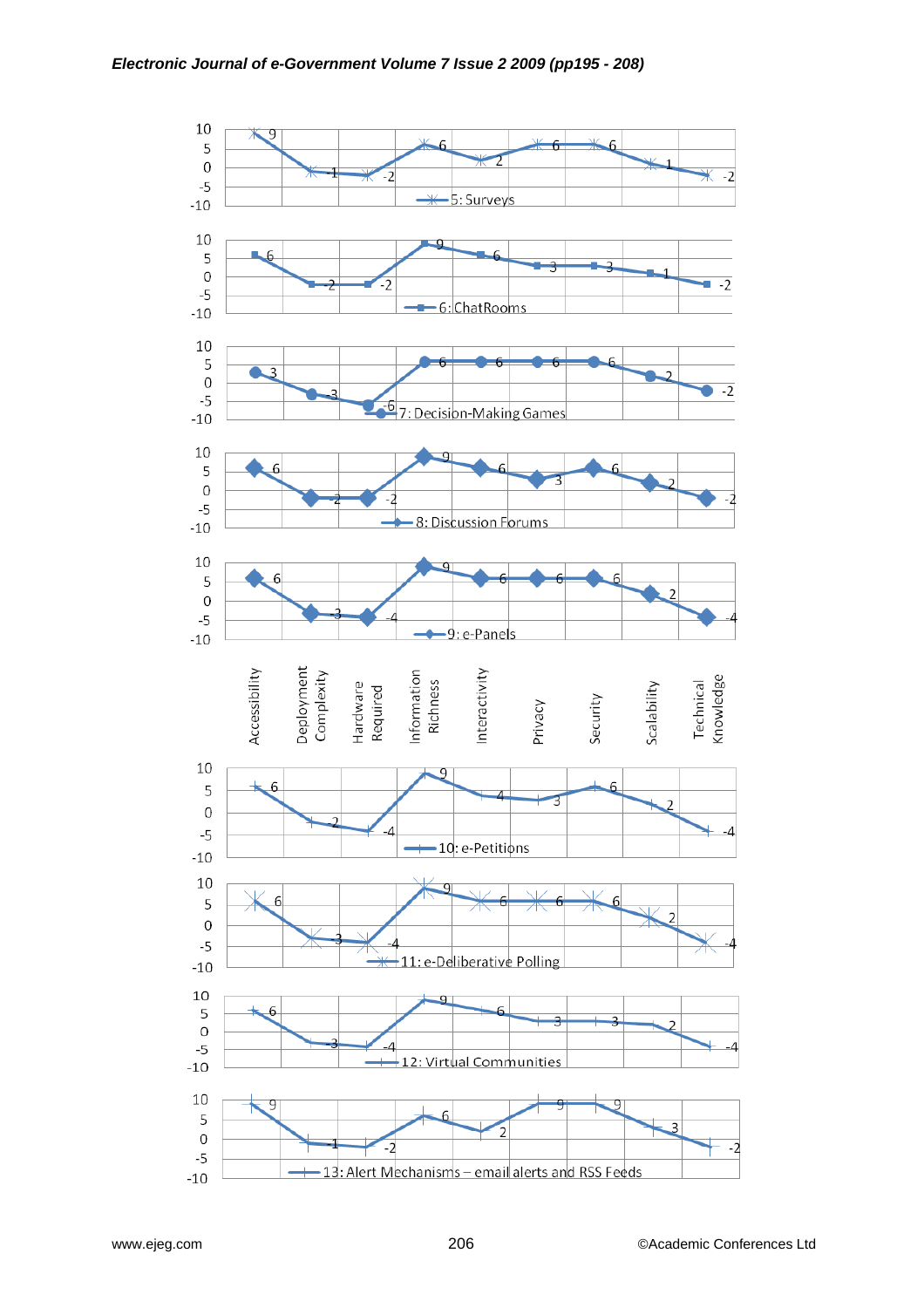**Table 21:** E-method's synopsis

# **4. Conclusion**

Towards an electronic society and an electronic democracy it is important to assess the suitability of each available method. Competent e-participation channels in e-democracy depend on the technologies used. This is the purpose of the comparison of e-methods presented in this paper, to point out the characteristics of each method in order to make appropriate use of them. Although a final score has been awarded to each method it cannot be a conclusive result leading to the use or not of a specific e-method, only a guide to each methods advantages and disadvantages. There is no e-method that can be suitable for all applications, and vice versa, no application can make use of all e-methods. An e-method must be chosen regarding each situation's demands and considering the above mentioned advantages and disadvantages that the particular e-method has.

Accurate identification of user requirements and needs is the only guarantee of successful system design. The selection of electronic methods to be implemented according to identified requirements is of grave importance. A information system focusing on meeting the needs of a wide and diversified public, interested in conforming with accessibility guidelines could make use of webcasts, blogs, faqs, quickpolls, surveys and alerts mechanisms but should avoid implementing decision making games. On the other hand, design teams interested in designing highly interactive information systems, not steering clear of high deployment complexity and hardware requirements, should consider making use of decision making games, chat rooms, discussion forums, e-panels, e-deliberative forums and online communities. It is decisive that systems with high privacy and security requirements should avoid chat rooms and online communities, except if they are operated under surveillance.

Meeting the goals stated and effectively countering the identified requirements is always a complex step in system design. Efficiently performing systems have evolved from careful and detailed planning on the drawing board to real world operating systems.

# **References**

Alexander Prosser, R. K. (2004). The Dimensions of Electronic Voting Technology, Law, Politics and Society. *Proceedings: Electronic Voting in Europe*, (p. 22). Austria.

Baecker, R. (2003). *A principled design for scalable internet visual communications with rich media, interactivity, and structured archives.* Toronto, Ontario, Canada: IBM Centre for Advanced Studies